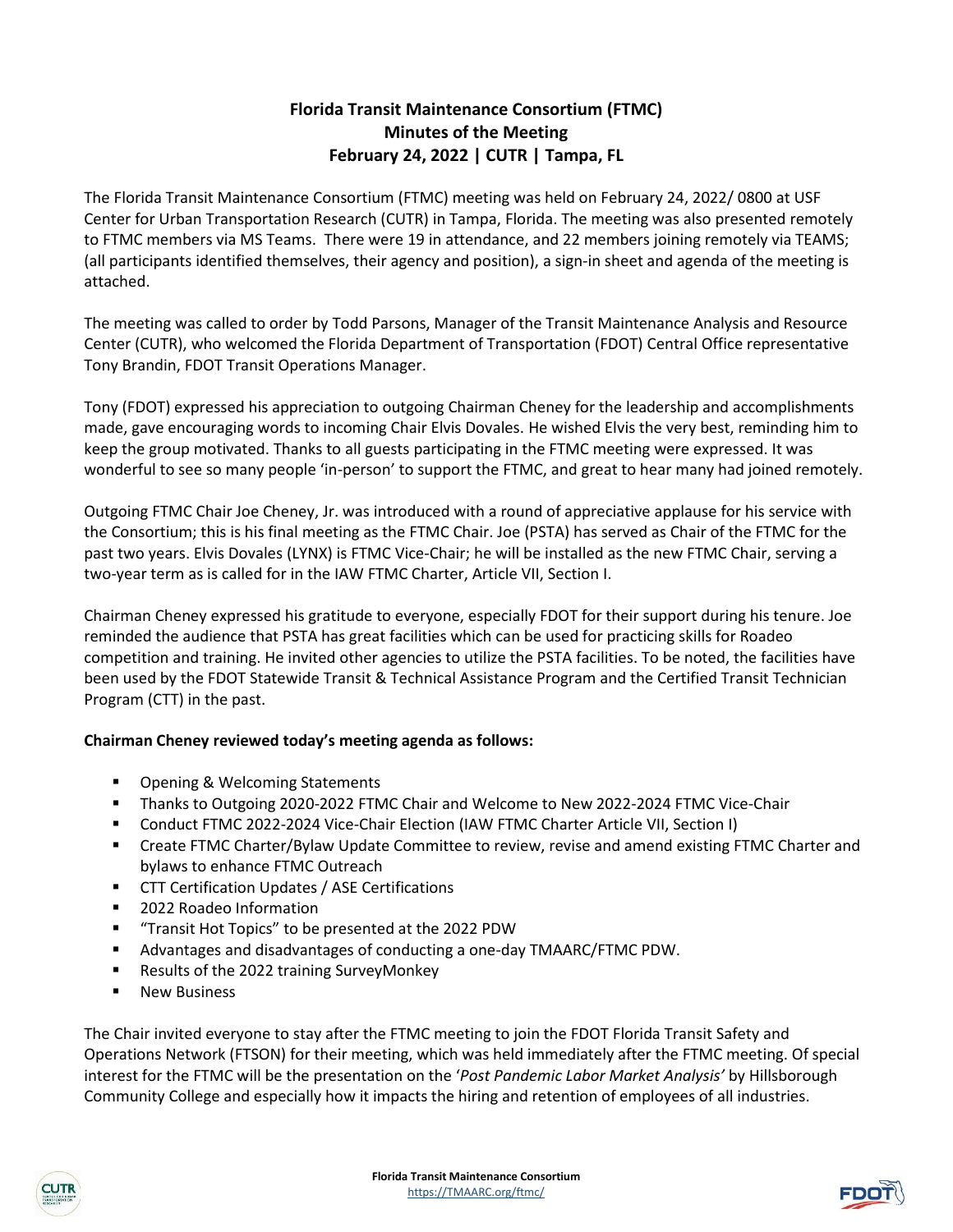Chairman Cheney provided several noteworthy items of information to the audience including that the 2022 Annual Roadeo has been canceled, the news was met with disappointment from the audience. Joe (PSTA) shared that in the future he intends to start bringing a guest technician with him to the FTMC meetings. His purpose is to engage and encourage the next generation of technicians to realize the support, knowledge and best practices that is provided by the FTMC. He encouraged all members to consider doing the same. This connects the upcoming technicians to the valuable resources and seasoned maintenance veterans readily available to them, which helps to foster and build a stronger workforce with the next generation of transit professionals.

## **The FTMC and the Charter**

Chairman Cheney explained the functions and by-laws of the FTMC, which meets quarterly on a formal basis and at other times throughout the year as needed. All major decisions concerning program structure, format, content, and policy are put before the Committee for approval. Members of the Committee communicate their needs and opinions and provide the program with feedback from the most important source – the maintenance departments and technicians themselves. The Consortium is a collection of transit maintenance professionals from around the state and includes representatives from many public transportation agencies' maintenance departments. We encourage maintenance directors, managers, trainers, and supervisors to participate in this group, as participation is open to all properties.

The group acts as the eyes, ears, and voice of the maintenance department within the transit arena. They identify and bring resolution to many systemic equipment and/or policy issues that plague our agencies, as well as providing input and advice to policymakers and key stakeholders.

Article III, Section I of the FTMC charter describes membership, which *"expressly includes all maintenance professionals, employed at a Florida public transit agency, committed to improving maintenance-related aspects of transit operations. Members are encouraged to attend meetings and participate in all FTMC supported events. Members may be eligible for reimbursement for FTMC related travel."*

Article VII, Section I addresses Voting and Amendments of the Charter stating *"Each property is allowed only one vote per issue presented for a vote. The senior member from each property may vote in person, through a written proxy, or through a designated representative to vote in his/her absence."*

Article V Section III of the Charter defines terms of leadership stating *"The Committee Chair shall serve a term of*  two years after which the Vice-Chair shall become the Chair and a new Vice-Chair shall be elected. The Chair shall *serve for a term of two years. A chair appointed to fulfill a partial term may stand for a full term thereafter. At the conclusion of the chair's term, he or she shall serve as immediate past chair if otherwise qualified."* Article V, Section III states that "*The Vice-Chair shall serve for a term of two years. A Vice-Chair appointed to fulfill a partial term may stand for a full term thereafter. At the conclusion of the Chair's term, the vice may be elected to the chair if otherwise qualified."*

#### **Voting for the 2022-2024 FTMC Vice-Chair**

The vote for the 2022-2024 Vice-Chair of the FTMC began with Todd reading bios to the membership for two candidates, Carlos Zambrano (ECAT) and Rocky Macaluso (PSTA). The floor was opened for any others who are interested in holding this position, but there were no other candidates to step forward. Votes were cast via QR or paper ballot. The results of the vote will be tallied and forwarded to the membership by the end of the meeting.

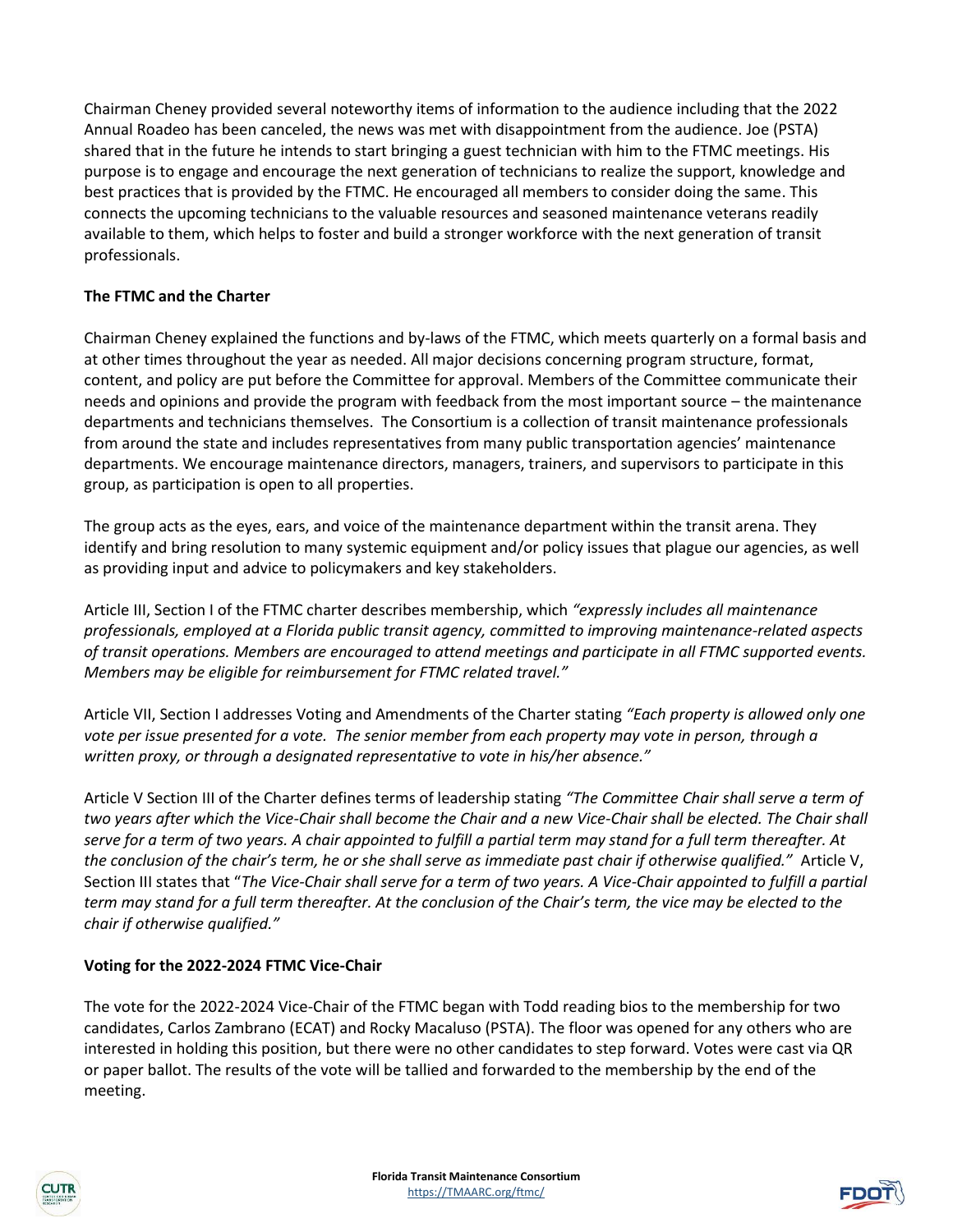### **ASE Statistics**

Todd (CUTR) gave an ASE statistics overview. The numbers of professionals currently certified by ASE with information accurate through the Spring 2021 ASE test administration. This list is updated once a year in July and can be found at [https://www.ase.com/statistics.](https://www.ase.com/statistics) Activities of the Florida CTT participants are impressive on the national scale. Todd described how technicians are encouraged to study the H1-H8 Task Lists when preparing to test to be a Master Transit Technician; this is where the ASE writes their questions from. There are criteria for hours per category, OJT counts as class time and is verified by supervisors.

Todd (CUTR) provided the current costs for the ASE Study Guides and Tests Registration, which is approximately \$783.96 per person to complete the program and become ASE certified. When going thru the CTT program via CUTR, this cost is underwritten by the Florida Department of Transportation. PSTA is using the ASE certification as a gauge for advancing their technicians. The onus of advancement is placed on the employee to do the work of completing the ASE certification, but the agency provides the tools and training to do so. Likewise, there isn't a cap on how many technicians can complete the certification as the agency would prefer a garage full of certified techs than not.

Brenda (Hernando County) spoke of a new plan being instituted for technicians who complete the designated number of ASE credits. ASE credits allow the tech to receive a raise (.10¢ per hour per credit up to 4 credits, .25¢ per hour for each additional credit). This has been a great motivator for their maintenance technicians.

#### **Roadeo**

Todd reiterated the 2022 Florida Triple Crown Roadeo has been cancelled, as well as the 2022 International Roadeo. The 2023 Florida Triple Crown Roadeo is currently on schedule to occur March 31-April 1, 2023 at LYNX, the 2024 will be at Jacksonville Transportation Authority. The International Roadeo will be conducted in April 2023 in Minneapolis, Minnesota. Everyone is encouraged to keep up their skills as the Roadeo will be back, and most importantly – those skills make the vehicles and roads a safer place to be for everyone.

#### **Survey Monkey**

Discussion regarding the marginal responses from the most recent SurveyMonkey distributed to the Consortium was addressed. Nearly 175 surveys were sent out, with only 14 responses. The survey took about 2 minutes to complete, but surprisingly few people responded. It's important to take the time to participate in these surveys as they are a collective voice allowing FDOT to address issues with vendors. We cannot support you without the input of the FTMC members - use your voice!

He also addressed were various types of training including OSHA, Air Brake training, Preventative Maintenance, etc. A Transit Maintenance Supervisor Certification course is in the development stages. Once it is ready for preview, an FTMC committee will review the content. This training will be from the efforts of the all. Lean on us for your needs, we are here for you!

To be noted, *don't use the word mechanic to describe your maintenance team members*. They are technicians. The difference between mechanics and technicians is that mechanics are skilled workers who use their hands to fix things**,** while technicians study, profess and use computers and other complex machinery to diagnose and repair problems.

Todd (CUTR) fielded questions from the Teams participants, some of which discussed training opportunities including Latitude Learning Management Systems technology training. It is not transit specific, but it is good,



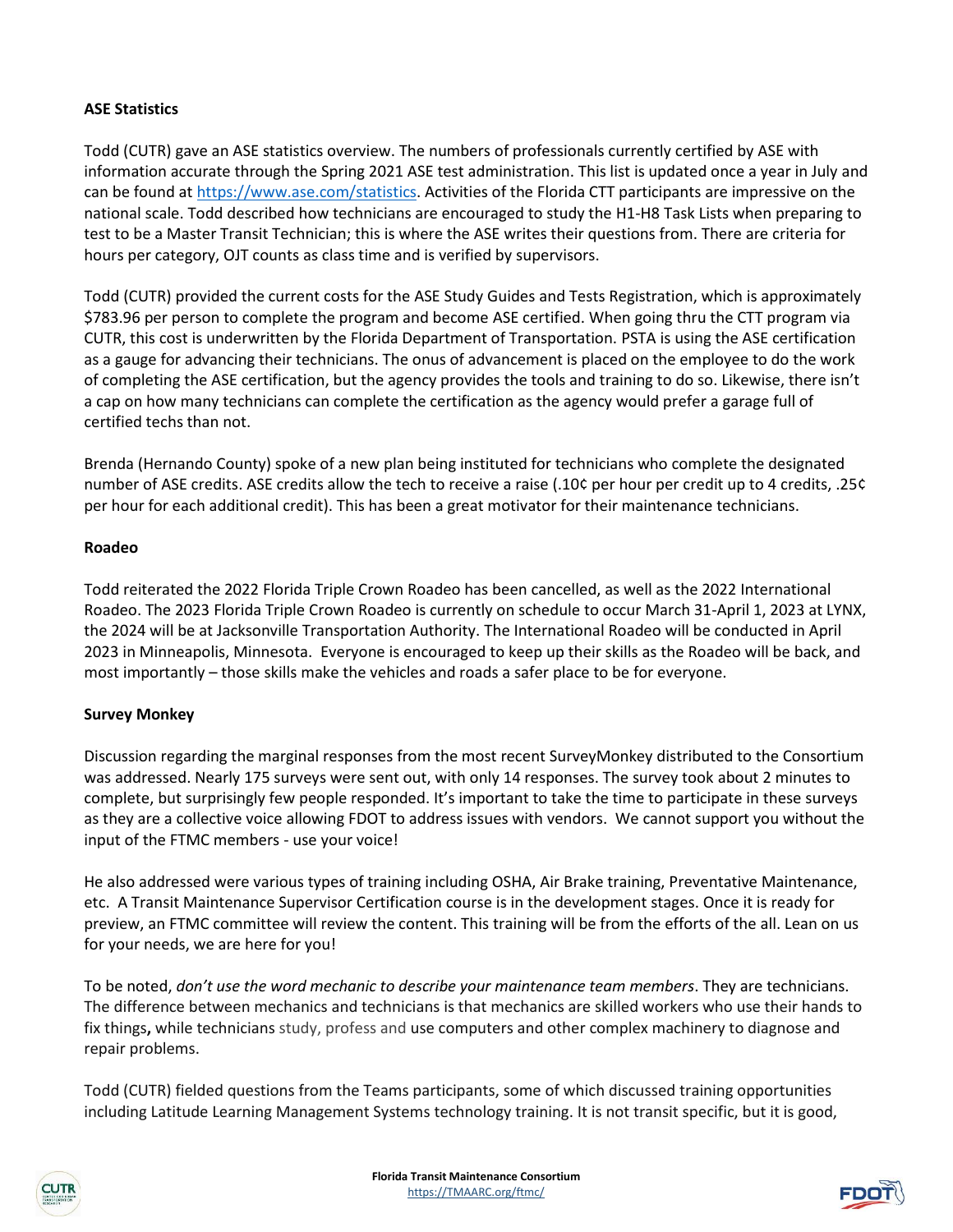basic training for the transit professional. Reach out to Todd if you or a staff member has interest in Electude training so the Maintenance director is aware of the training, and we can track it.

## **Certified Transit Technician Program**

Discussion regarding the CTT program ensued. CTT will be put on pause for the moment, and ASE training will be utilized. The program is being regionalized with training being held at locations other than LeeTran making it more accessible to different areas of the state. This change is occurring because the program is very structured when going thru HCC, and we can only teach what is in Transit Technician I lineup/schedule. By utilizing ASE, training will be for what is needed, and not is what 'on the schedule'. Therefore, Automotive Service Excellence (ASE) Certification will be the focus, allowing for the flexibility of the needed training topic. Numerous comments were made of the value and importance of having a 'blue ribbon garage' full of certified technicians.

ASE gives more flexibility to maintenance technician training. Lively Tech has provided assistance in how to perform ASE test, contributing to the program. Depending upon the topic, a manual, task lists, and OJT paperwork is provided on day one of the class. The technicians are responsible for their OJT. It is the goal that FTMC sets a standard for the nation, leading the way for transit technician training. Todd (LPIP) asked about hour requirements; and yes, the criteria for the ASE training will be based upon the successful CTTP requirements for accountability. Each module requires different hour requirements ranging from 120-200 hours.

#### **Ongoing Voting for Vice-Chair**

Only a few responses were received for the Vice-Chair vote via the QR. Everyone was asked to verify if their vote was received thru their cell phone. If not, they were asked to cast a vote. The candidates' bios were restated. The results of the vote were tallied and forwarded to the membership. Carlos Zambrano (ECAT) was elected to be the new Vice-Chair.

#### **New Business**

MDT is working to develop a hybrid maintenance overhaul class. Todd has coordinated with several FTMC members to put this training together to be able to share with others throughout the state. Todd (CUTR) has assembled individuals within the group who are experts within their field (i.e. Electrical, Air Conditioning, etc.). These individuals are the go-to professionals to call upon, the best of the best in their field.

#### **Update of the FTMC Charter/Bylaws**

Joe shared information of using Compass Help Desk, it has been very beneficial to his department. A motion by Joe (PSTA) to update the Diesel training by adding L1. The motion seconded by Todd O'Neal (Lively Tech) and Carlos Zambrano (ECAT). The motion was quickly modified to add L1, L2 and L3 (diesel training) to the program. The modification of the motion was seconded by Walter (StarMetro) and Brenda (Hernando County). The vote was unanimous to move forward. A volunteer committee consisting of Carlos Zambrano (ECAT), Henry Lukasik (PSTA), Scott Groth (VOTRAN), Sean Irvine (HART) and Brad Mills (MDT) was formed to review, revise and amend existing FTMC charter and bylaws reflecting this addition.

#### **Adjournment**

Tony (FDOT) asked if there were any online questions regarding the motion/vote to proceed on the addition. He expressed his appreciation to everyone for their participation and made special recognition to Bobby